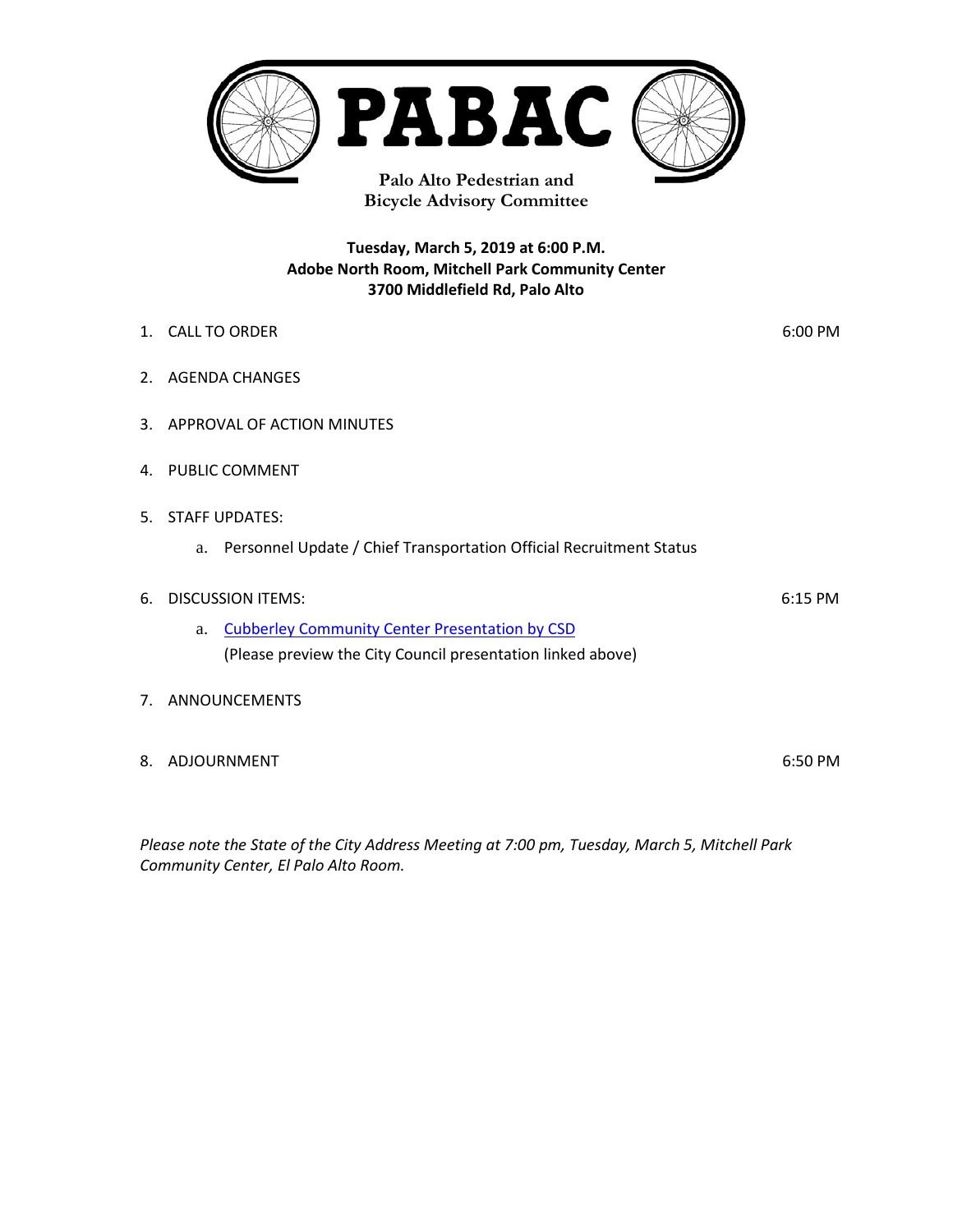| 1<br>$\mathbf{2}$          | <b>PABAC</b>                                                                                                                                                                                                                                                                                                                                                                                                                                                                                        |                    |                                                                        |
|----------------------------|-----------------------------------------------------------------------------------------------------------------------------------------------------------------------------------------------------------------------------------------------------------------------------------------------------------------------------------------------------------------------------------------------------------------------------------------------------------------------------------------------------|--------------------|------------------------------------------------------------------------|
| 3                          | Palo Alto Pedestrian and                                                                                                                                                                                                                                                                                                                                                                                                                                                                            |                    |                                                                        |
| $\overline{4}$             | <b>Bicycle Advisory Committee</b>                                                                                                                                                                                                                                                                                                                                                                                                                                                                   |                    |                                                                        |
| 5                          |                                                                                                                                                                                                                                                                                                                                                                                                                                                                                                     |                    |                                                                        |
| 6                          |                                                                                                                                                                                                                                                                                                                                                                                                                                                                                                     |                    |                                                                        |
| $\overline{7}$             | <u>Tuesday, February 12, 2019</u>                                                                                                                                                                                                                                                                                                                                                                                                                                                                   |                    |                                                                        |
| $8\,$<br>9                 | 6:15 P.M.                                                                                                                                                                                                                                                                                                                                                                                                                                                                                           |                    |                                                                        |
| 10                         | MATADERO ROOM, MITCHELL PARK COMMUNITY CENTER                                                                                                                                                                                                                                                                                                                                                                                                                                                       |                    |                                                                        |
| 11                         | 3700 Middlefield Road, Palo Alto, CA                                                                                                                                                                                                                                                                                                                                                                                                                                                                |                    |                                                                        |
| 12                         |                                                                                                                                                                                                                                                                                                                                                                                                                                                                                                     |                    |                                                                        |
| 13                         |                                                                                                                                                                                                                                                                                                                                                                                                                                                                                                     |                    |                                                                        |
| 14                         | <b>Members Present:</b>                                                                                                                                                                                                                                                                                                                                                                                                                                                                             |                    | Eric Nordman (Chair), Bruce Arthur, Bill Courington, Cedric de la      |
| 15                         |                                                                                                                                                                                                                                                                                                                                                                                                                                                                                                     |                    | Beaujardiere, Kathy Durham, Paul Goldstein, Art Liberman, Robert Neff, |
| 16                         |                                                                                                                                                                                                                                                                                                                                                                                                                                                                                                     |                    | Rob Robinson, Steve Rock, Jane Rosten                                  |
| 17                         |                                                                                                                                                                                                                                                                                                                                                                                                                                                                                                     |                    |                                                                        |
| 18<br>19                   | <b>Members Absent:</b>                                                                                                                                                                                                                                                                                                                                                                                                                                                                              |                    | Ken Joye (Vice Chair), Ann Crichton, Richard Swent, Bill Zauman        |
| 20                         | <b>Staff Present:</b>                                                                                                                                                                                                                                                                                                                                                                                                                                                                               |                    | Sylvia Star-Lack, Rosie Mesterhazy, Shrupath Patel                     |
| 21                         |                                                                                                                                                                                                                                                                                                                                                                                                                                                                                                     |                    |                                                                        |
| 22                         | Guest:                                                                                                                                                                                                                                                                                                                                                                                                                                                                                              |                    | Penny Ellson, David Hirsch, Alan Wachtel                               |
| 23                         |                                                                                                                                                                                                                                                                                                                                                                                                                                                                                                     |                    |                                                                        |
| 24                         | CALL TO ORDER at 6:15 p.m.<br>1.                                                                                                                                                                                                                                                                                                                                                                                                                                                                    |                    |                                                                        |
| 25                         | <b>AGENDA CHANGES</b><br>2.                                                                                                                                                                                                                                                                                                                                                                                                                                                                         |                    |                                                                        |
| 26                         | None                                                                                                                                                                                                                                                                                                                                                                                                                                                                                                |                    |                                                                        |
| 27                         | <b>APPROVAL OF ACTION MINUTES</b><br>3.                                                                                                                                                                                                                                                                                                                                                                                                                                                             |                    |                                                                        |
| 28                         | <b>MOTION</b>                                                                                                                                                                                                                                                                                                                                                                                                                                                                                       |                    |                                                                        |
| 29<br>30                   | Motion by Mr. Goldstein, seconded by Mr. Robinson, to approve the minutes of January 15, 2019,<br>as presented. Motion passed 9-0.                                                                                                                                                                                                                                                                                                                                                                  |                    |                                                                        |
| 31                         | <b>PUBLIC COMMENT</b><br>4.                                                                                                                                                                                                                                                                                                                                                                                                                                                                         |                    |                                                                        |
| 32                         | None                                                                                                                                                                                                                                                                                                                                                                                                                                                                                                |                    |                                                                        |
| 33                         | 5.                                                                                                                                                                                                                                                                                                                                                                                                                                                                                                  | <b>SRTS UPDATE</b> |                                                                        |
| 34<br>35<br>36<br>37<br>38 | Ms. Mesterhazy announced the second public service announcement for Safe Routes to School is<br>ready. She will post the PSA to the SRTS website and share it with the San Francisco Streets blog<br>and on the City's social media platforms. During a 30-minute morning observation at the<br>California Avenue tunnel, 58 percent of adults and 34 percent of children rode their bikes part of<br>the way through the tunnel. One adult over the age of 80 was near the tunnel. In an afternoon |                    |                                                                        |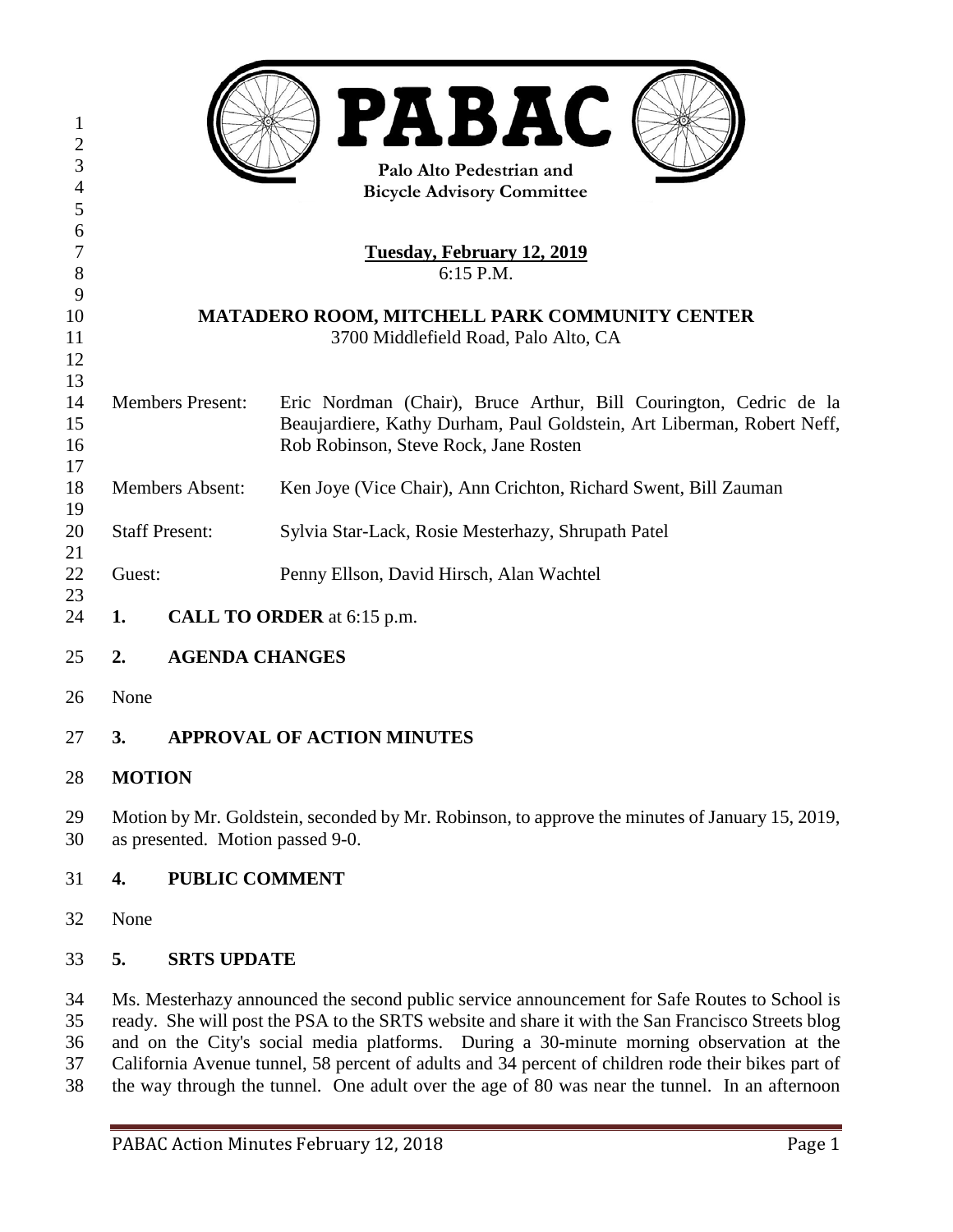observation, more adults than students complied with laws. Ninety-three percent of kids were wearing helmets. Bicycle traffic was very busy during the morning observation.

 In response to questions, Ms. Mesterhazy suggested incidents may occur when traffic is lighter and fewer people are present. She did not observe any incidents of cursing or pushing people while at the tunnel. New signage that accurately reflects the Municipal Code language will be installed. She was at the east side of the tunnel in the morning and the west side in the afternoon. Ms. Star-Lack advised that the City does not have cameras to observe the tunnel 24/7. Also, the City now has a surveillance policy. She agreed to provide information to PABAC regarding the VIMOC cameras and data.

 Mr. Rock noted more children are wearing helmets more often and biking safely. Mr. Robinson indicated the City had improved the approaches to the tunnel.

#### **6. STAFF UPDATES:**

#### **a. Bicycle Boulevard Evaluation Report Status**

 Ms. Star-Lack reported she and Mr. Patel will draft the evaluation report for the Council. A date has not been set for a Council discussion, but she will notify PABAC when it is scheduled. She did not know if additional data would be collected in the spring before presenting the report to the Council. The City Manager will probably schedule the Council discussion whether or not a Chief

Transportation Official (CTO) has been hired. Because of the extremely competitive job market,

it could be several months before a CTO is hired.

Mr. Goldstein remarked that the anticipated date for the evaluation report is spring of 2019.

# **b. Personnel Update/Chief Transportation Official Recruitment Status**

 Ms. Star-Lack introduced Shrupath Patel, one of the newest members of the transportation team. Jarrett Mullen has resigned, and his position will be advertised in the next week or two. Rob de Geus is also leaving the City. The City Manager's Office will assign additional staff to the transportation team. The City has retained a consultant to assist with the RPP Program and Measure B funding. Recruitment for a CTO will begin the following week. The Council recently approved a salary schedule for the position.

 In reply to inquiries, Ms. Star-Lack reported the CTO will report to the City Manager, and the position has been elevated to Director level. Recruitment was delayed while reorganization of the division was being considered. Projects have been delayed because of the lack of staff. Ms. Star-Lack did not know if the reorganization report would be released to the public. A job description

- for Chief Transportation Official will be posted publicly.
- Mr. Rock suggested PABAC recommend the City Council act swiftly to employ a CTO because the lack of senior staff is delaying projects.

# **c. Traffic Signal Timing: Park Boulevard and Page Mill Road**

 Ms. Star-Lack advised that Rafael Rius will check the signal timing. The signal should rest on green for Park.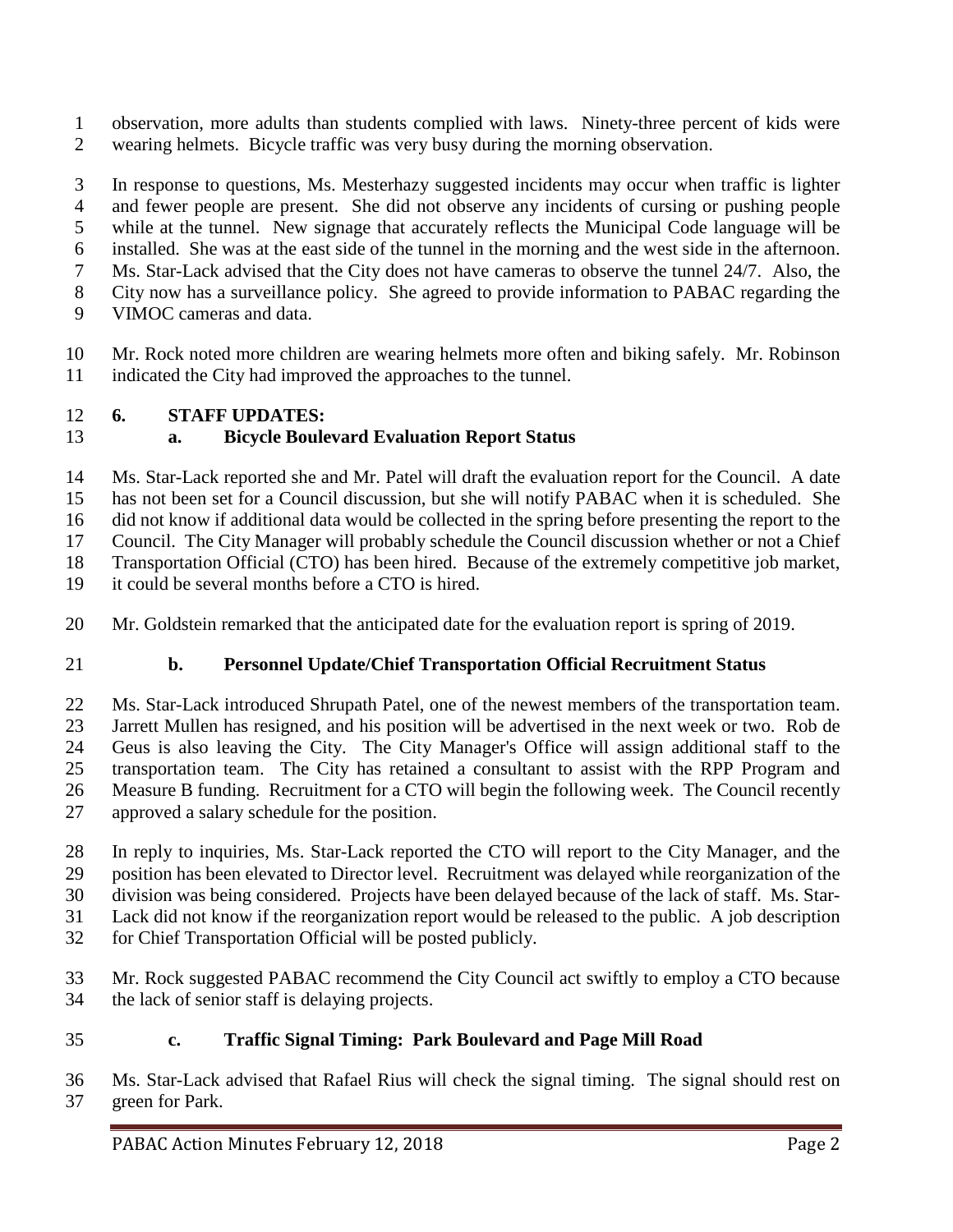Mr. de la Beaujardiere suggested the signal be responsive to bicyclists traveling from the train station.

# **d. Cubberley Community Center**

 Ms. Star-Lack noted the Council held a study session regarding Cubberley the previous night. City staff has provided feedback regarding the initial plans for Cubberley. Ms. Mesterhazy added that the City/School Traffic Safety Committee wants to meet with the consultants to review the plans.

 Ms. Ellson advised that the consultants will present information to the PAUSD Board the night of the PABAC meeting and the Planning and Transportation Commission the following night.

#### **7. DISCUSSION ITEMS:**

#### **a. Pedestrian Friendly Signal Timing**

Mr. Neff reported he requested this item. He wants to map the decisions for design shown in the

presentation to areas of Palo Alto. The presentation may provide guidance for the Bicycle and

Pedestrian Transportation Plan update.

 Ms. Star-Lack indicated the City is using the standard walking speed of 3.5 feet per second. PABAC can provide staff with locations where they do not feel the green time is appropriate for pedestrians.

Mr. Goldstein advised that some locations require pedestrians to wait for a long time. The

locations were generally not City-controlled intersections. The issue was the length of the phase

rather than the walk cycle.

In reply to questions, Ms. Star-Lack indicated the El Camino and Embarcadero project is on hold.

Mr. Wachtel noted the importance of having short signal cycles, utilizing the appropriate walking

speed, and not having long distances between signalized intersections. The presentation does not

address reconciliation of signal timing among pedestrians and other needs. The City is using the

advanced pedestrian interval at some locations.

Mr. Goldstein related the County's innovative solution for pedestrian and bicycle phasing so that

 pedestrians have sufficient time to cross expressways. The adaptive pedestrian signal timing appears to be successful.

Mr. Rock remarked that Great Britain had used a system of two buttons, one for fast walkers and

one for slow walkers. One problem with the walk signal is many times the walk cycle ends and

the green for traffic continues for a long period of time, which causes an unnecessary delay for

- pedestrians. If a pedestrian reaches the button just after the cycle begins, he has to wait an entire
- cycle before receiving a green.

 Ms. Durham expressed interest in incorporating pedestrians in planning discussions to show the Council that PABAC is considering non-motorized transportation modes including pedestrians.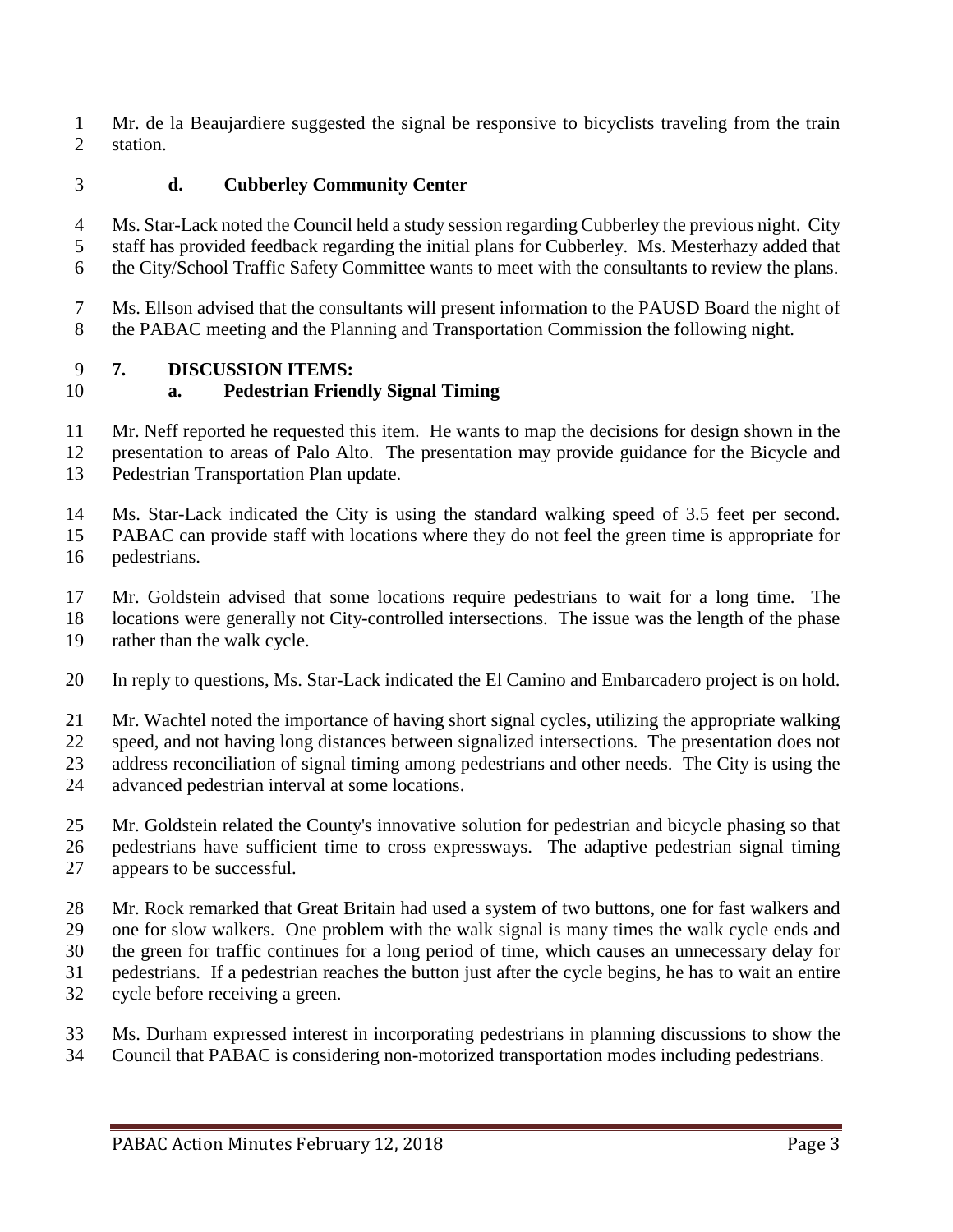- Mr. Liberman suggested outreach to pedestrians who utilize an intersection where a project is planned in order to obtain feedback about projects.
- Mr. Robinson felt pedestrian service across El Camino is poor. At 3:00 p.m. daily, Caltrans resets the traffic signal at the intersection of Stanford and El Camino, which confuses everyone at the intersection.
- Chair Nordman commented that a speed slower than 3.5 feet per second would be appropriate for locations used by high numbers of elderly people.
- Mr. Neff noted Caltrans has been more responsive to pedestrians crossing El Camino. They have plans to install pedestrian hybrid beacons at five crossings on El Camino.
- Ms. Mesterhazy reported Safe Routes to School staff has developed some educational materials for grades K-8 about pedestrian hybrid beacons and using them.

#### **b. Louis/Moreno Bollards**

 In reply to questions, staff reported the Louis/Moreno and Louis/Amarillo intersections are offset. Moving the stop signs and changing the operation of the intersection help students navigate the intersections whether they ride or walk on the widened sidewalk or ride as a vehicle. Bollards were installed to prevent vehicles from entering the widened sidewalk. The intersections were raised to create a feeling of a plaza and to increase driver awareness of the intersections. In the two weeks following installation of the treatment, staff did not observe any issues, but another observation can be scheduled. Staff has noticed bicyclists riding on the sidewalk and the roadway. Bicyclists traveling on Moreno to across Louis appreciate the treatment. The Ohlone Elementary principal has not expressed any complaints. Staff has avoided the use of bollards and flexible delineators as much as possible. The process for presenting projects to the public for review will probably change so that the public has ample time to review designs. Bollards have always been a part of the design for the Louis/Moreno intersection. Staff is trying to educate other departments about alternative ways to reduce vehicle intrusion onto multiuse paths. Flex bollards were used along Middlefield near California Avenue. Transportation Engineering staff can determine whether flex bollards can be used at the Louis/Merino intersection.

- Mr. Wachtel remarked that the intersection does not feel like a raised intersection. The curb extensions and striping clearly direct bicyclists traveling in both directions to move onto the sidewalk. Bicyclists have to dodge the bollards to move to the sidewalk. The bollards channel bicyclists to the right side of right-turning traffic, which should be avoided. These intersections should have the same markings as those used at the approach to a small roundabout.
- Ms. Durham stated the treatment does not read as a raised intersection. Ms. Star-Lack explained that a utility conflict prevented a larger grade change.
- Mr. Neff wondered whether changing the street markings would make the use of bollards more
- acceptable. Mr. Wachtel indicated bollards are a hazard and expressed concern about the presence, visibility, and number of bollards.

# **MOTION**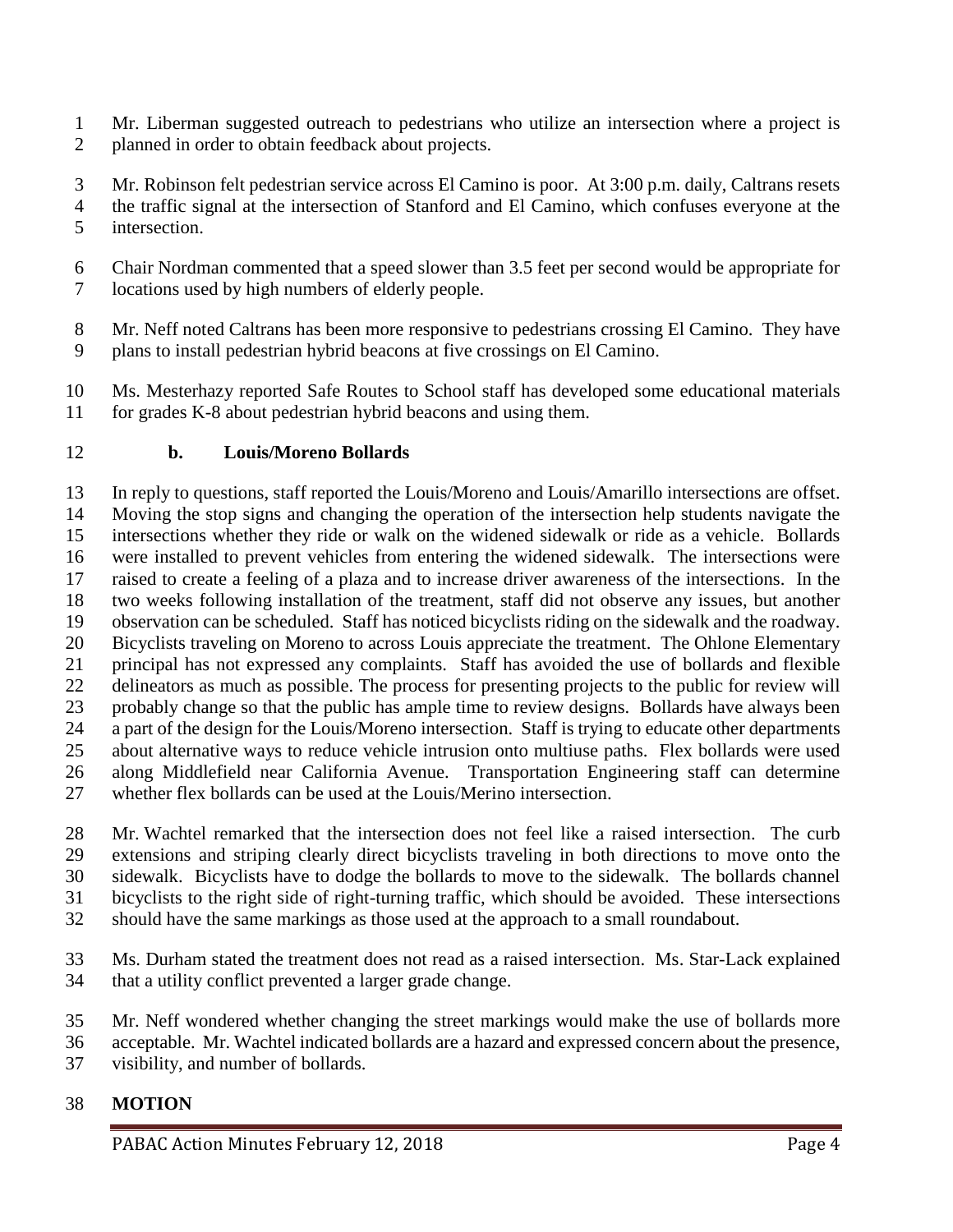- 1 Motion by Mr. Goldstein, seconded by Ms. Rosten, to schedule a discussion about bollards, bicycle
- safety, and geometric issues related to the Louis/Moreno intersection and about the use and
- placement of bollards in general, and to request staff return with alternatives that address the
- bicycle safety issues at the Louis/Moreno intersection. Passed 9-1
- Ms. Durham explained that she voted no on the motion because it did not consider the safety of all users.
- Mr. Wachtel suggested installing sharrows and Bikes May Use Full Lane signage to remind bicyclists and motorists that they are permitted to use the roadway at the intersection. Northbound
- on Louis north of Moreno, there is a slot between the sidewalk and the ramp to the roadway that
- is a bicycle hazard.

# **MOTION**

 Mr. Neff moved, seconded by Mr. Goldstein, to recommend the City quickly place adequate reflective material on all bollards. Motion passed 10-0

#### **8. STANDING ITEMS:**

# **a. VTA BPAC Update**

- Mr. Neff reported BPAC will meet on February 13 to discuss funding for educational programs and funding guidelines and ranking rules for Measure B grants.
- Mr. Liberman remarked that the County does not encourage or incentivize cities to connect
- infrastructure across city boundaries. Mr. Neff indicated a project that benefits a connection will receive a higher rating. A BPAC subcommittee is looking at missing cross-barrier connections
- - where cities do not work together.
	- Mr. Goldstein believed more points should be given to projects that facilitate transportation between agencies and that are located on cross-county corridors as designated by the County Bicycle Plan. The scoring system is somewhat deficient.

#### **b. Grant Funding Update**

None

# **9. ANNOUNCEMENTS:**

 Ms. Mesterhazy announced Bike to Work Day is scheduled for May 9. Summit Bicycles is interested in hosting an after-party/educational event on California Avenue. People interested in participating should contact Ms. Mesterhazy.

- Ms. Rosten reported she taught a bike class the previous week and included electric bikes.
- Ms. Star-Lack advised that staff is preparing a request for the Council to extend the bikeshare pilot
- program for one year so that vendors can submit their applications.